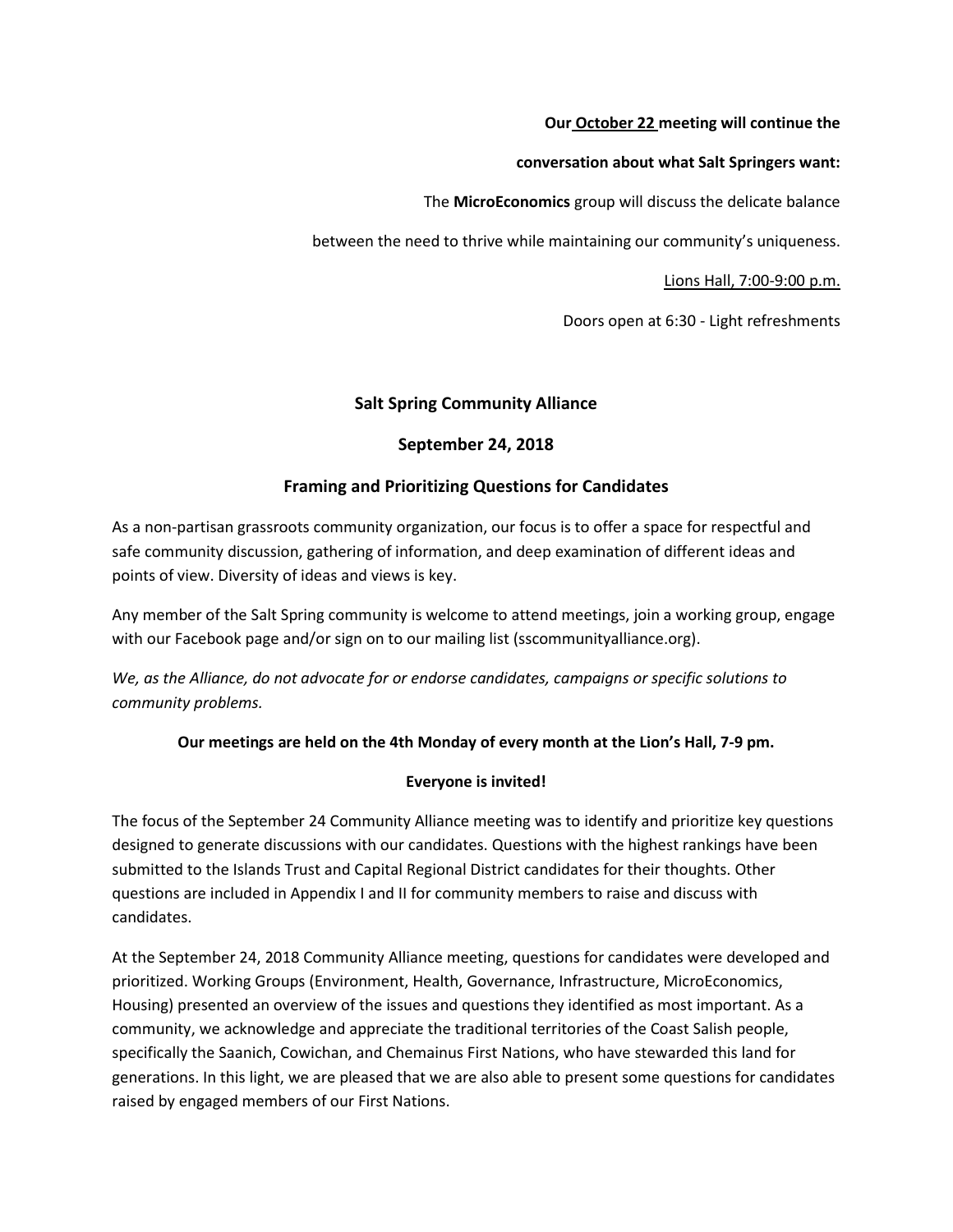Candidates have been asked the top-ranked questions (listed below.) Their answers will be posted on the website [\(sscommunityalliance.org\)](http://sscommunityalliance.org/) and the Alliance's Facebook page. Additionally, the *Driftwood* will have access to candidates' answers and their answers to one question will be posted each day for 12 days in the *Exchange.*

While candidates have been asked the questions that were ranked as most important, all questions raised by our Working Groups, members of our community, and Coast Salish First Nations, been included in this report in Appendix I and II. It is hoped that these additional questions will offer community members a rich resource of issues to discuss with the candidates in their conversations with them.

**Process:** Questions were presented from each of the different Salt Spring Community Alliance Working Groups, along with a very clear rationale detailing why these particular issues and questions were selected. Participants at the meeting also had the opportunity to propose their own unique questions. (These questions are provided in Appendix I of this report.)

Participants reviewed and discussed all questions, suggested changes or merging of questions and then voted to determine the **top questions**, listed below:

# **Questions for Candidates**

# **First Nations' Questions**

1.What would you do to recognize the rights of indigenous peoples concerning the use, access and protection of unceded lands and resources, especially with archaeological, cultural, and historical sites?

2. The Islands Trust adopted the First Nations Engagement Principles Policy in 2016. What actions would you take to empower local First Nations to connect meaningfully with Salt Spring Island?

# **Community Alliance Questions**

# **Governance:**

- 1. What is your opinion of the proposed establishment of an Inter-Agency Working Group (described in the Governance Working Group Discussion Paper) to improve coordination of local services, and what skills would you contribute to making it a success?
- 2. Do you have interest in finding alternatives to complaint-driven enforcement of bylaws? If yes, what alternatives would you suggest?
- 3. How will you use the numerous reports and knowledge currently available on Salt Spring's water stresses and vulnerabilities to resolve concerns and deliver safer, more sustainable, water to our residents?

# **Health and Community:**

1. How would you support the proposed Salt Spring Community Health Centre so that it is completed in a timely and effective manner?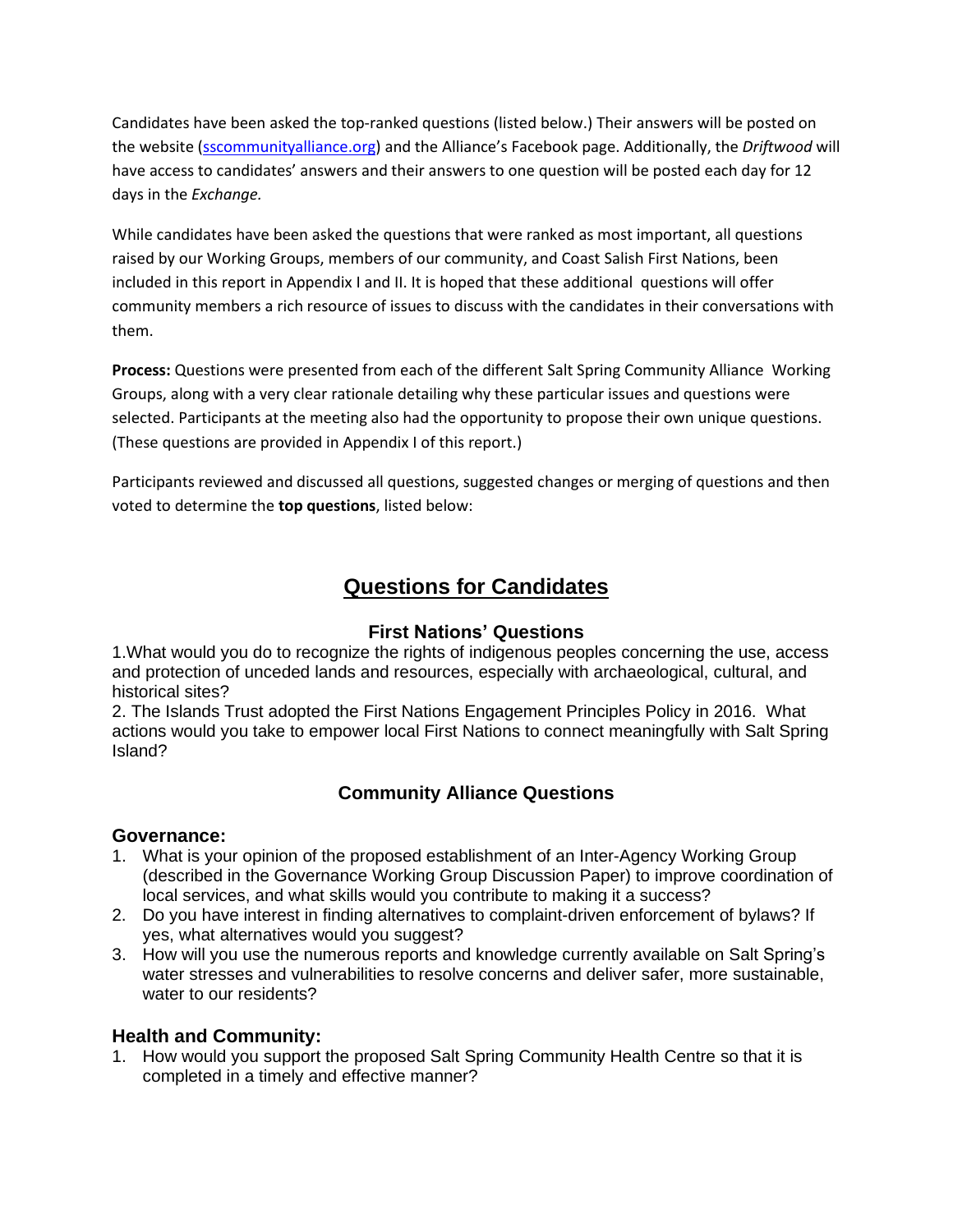2. What would you do to bring the current Land Use Bylaws in line with the OCP's support for alternative housing options to allow innovative projects that support our most vulnerable community members and farmers (i.e. tiny homes, mental health housing, land sharing, cooperative housing?)

# **Environment:**

- 1. CRD Only: When making a cost-benefit analysis for a capital project, how would you account for the environmental impacts of that project, and what priority would you place on minimizing these impacts?
- 2. How would you promote environmentally sustainable transportation on Salt Spring?
- 3. What are the top three challenges facing the natural environment of Salt Spring, and what steps would you take to address these challenges?

# **Housing:**

- 1. Using the many valuable planning tools in the Islands Trust report, *Options for Affordable Housing-New Solutions to the Housing Crisis,* how would you address challenges to ensuring the affordability of housing in the short, medium, and long term?
- 2. How would you address and support the creation of a process to ensure that safe potable rainwater systems are installed on Salt Spring (e.g., Trust zoning and application regulations)?

# **Appendix I**

# **Short Listed Questions Presented at the September Community Discussion**

# **(See Appendix II for Full List of Questions.)**

# **First Nations:**

ALL: What actions would you take on Salt Spring to implement the Truth and Reconciliation Commission's recommendation to fully adopt the United Nations Declaration on the Rights of Indigenous People?

ALL: What would you do to recognize the rights of indigenous peoples concerning the use, access and protection of unceded lands and resources, especially concerning archaeological, cultural and historical sites?

ALL: The Islands Trust adopted the First Nations Engagement Principles Policy in 2016, what actions would you take to enable local First Nations to connect meaningfully with Salt Spring Island?

# **Environment Working Group:**

ALL: What are the top three challenges facing the natural environment of Salt Spring Island and what steps would you take to address these challenges?

ALL: Given that rebuilding after a catastrophic flood or fire is more expensive than preparing for such events, what steps will you take to prepare Salt Spring for such events? (eg., budget and projects over the next four years?)

ALL: Biodiversity is significantly threatened by the overpopulation of deer and lack of natural predators, what steps would you take to encourage agencies with the appropriate jurisdiction to control the deer population?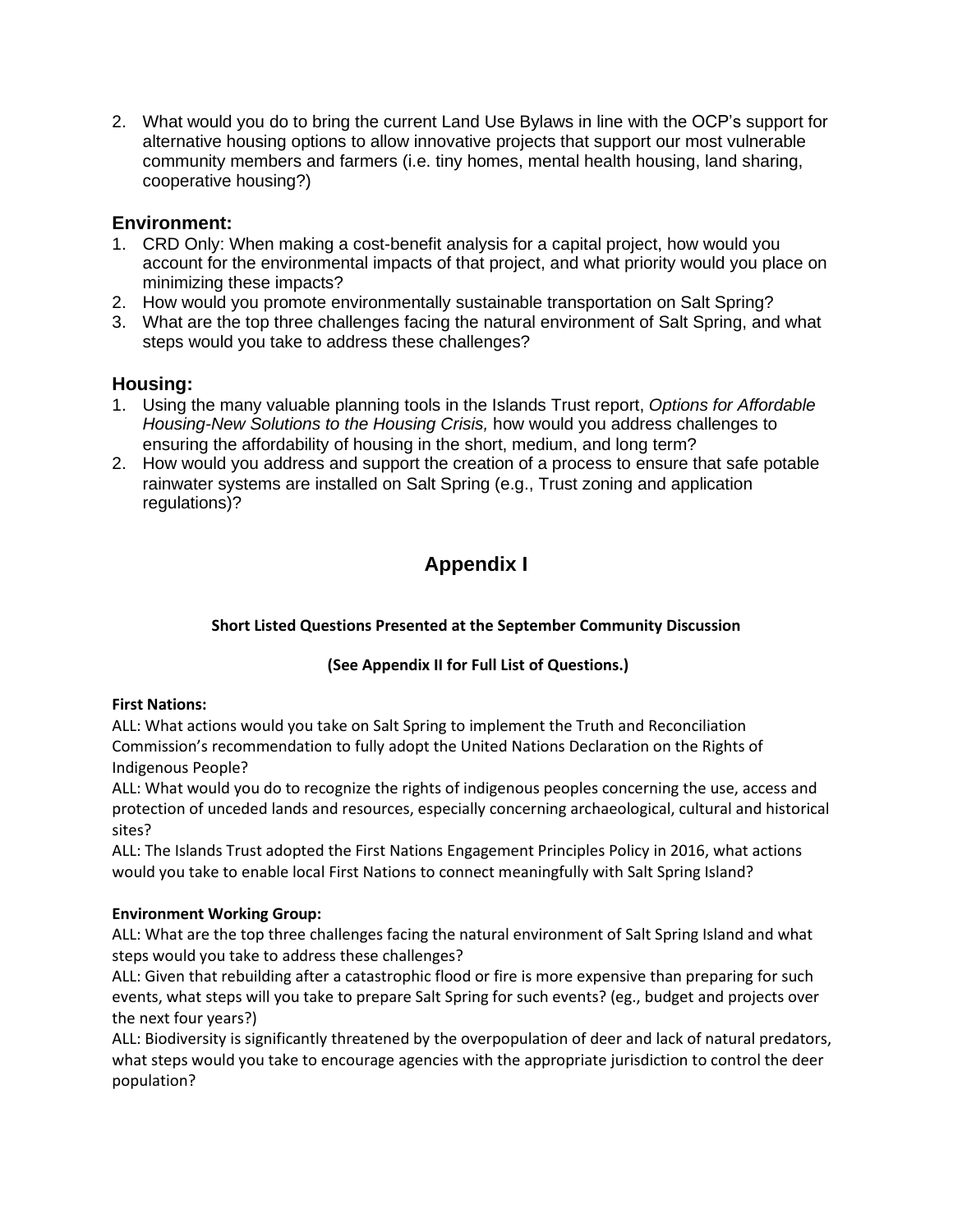CRD: When making a cost-benefit analysis for a capital project, how would you account for the environmental impacts of that project, and what priority would you place on minimizing these impacts? TRUST: What changes would you make to the OCP to guide decisions to enhance the natural environment of Salt Spring Island?

TRUST: Knowing that climate warming is mitigated by forest growth and wild areas, what percentage of Salt Spring should be "natural" and what steps would you take to meet this goal?

# **Governance Working Group:**

ALL: What is your opinion of the proposed establishment of an Inter-Agency Working Group as described in the Community Alliance Governance Working Group Discussion Paper?

ALL: What skills and experience could you contribute to make it effective, and how would you work constructively with the two other people who will be elected?

ALL: How will you work with community groups, such as the Community Alliance and others, to improve governance on Salt Spring?

ALL: What is your opinion of an annual survey of community needs and local government performance on Salt Spring?

ALL: How would you address fragmentation and lack of coordination in planning, prioritizing and delivering local services?

CRD: What is your view of a Local Community Commission for Salt Spring?

TRUST: What is your view of Salt Spring's subsidization of local planning on the other islands?

#### **Health Working Group:**

ALL: What will you do to implement innovative projects to support our most vulnerable community members (i.e. tiny homes, mental health housing, affordable housing?)

ALL: How would you support the proposed Salt Spring Community Health Centre so that it is completed in a timely and effective manner?

ALL: What is and is not working to ensure affordability of housing and how would you address challenges in moving projects forward?

CRD: What is your assessment of the Lady Minto Emergency Room Project and the Levy collected by the CRD for the hospital?

CRD: What will you do to ensure that there is safe transportation for all, especially at night to protect marginalized communities who are more isolated and vulnerable to assault?

TRUST: What will you do to ensure the Island Trust is responsive to zoning and water applications for affordable housing projects while coordinating with other authorities?

# **Housing Working Group:**

ALL: Given the local bylaw regulations for the ALR and ALC regulations concerning housing on farmland/Agri-tourism, what would you do to support SSI small community farms?

ALL: What specific steps would you take to ease the housing crisis in the short, medium and long term? (eg., Islands Trust report "Options for Affordable Housing-New Solutions to the Housing Crisis" contained many valuable planning tools)

ALL: There are many unused living accommodations on SS and many landlords who prefer to lease as Short Term Vacation Rentals, what are your views on the role and/or feasibility of a Landlord Tenant Matching Service?

ALL: What is your opinion of the current approach to managing water and water services on SSI and what would you do differently?

ALL: What would you do to address complexity of regulations and expensive engineering requirements to move toward rainwater harvesting for indoor potable use?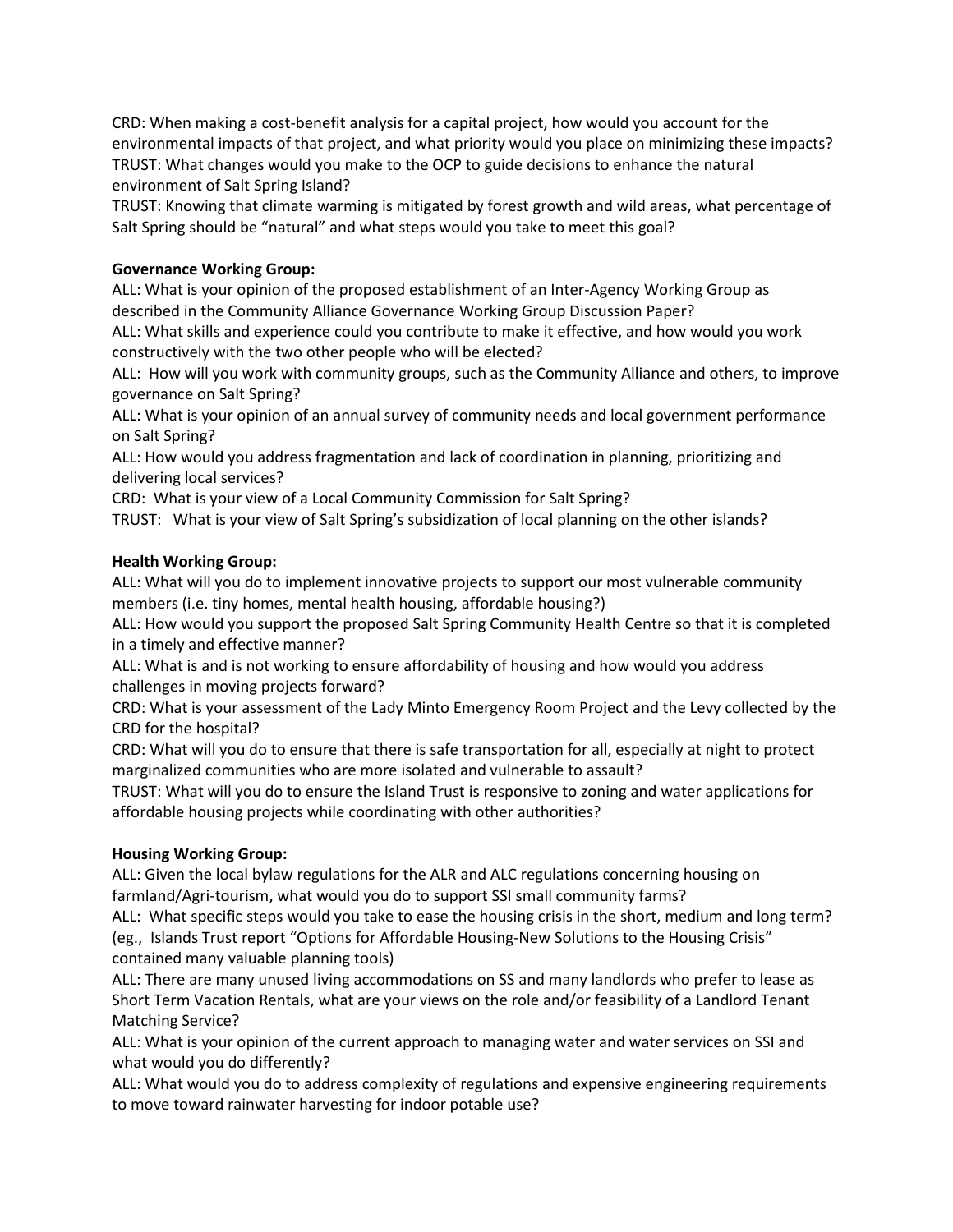TRUST: What would you do to bring the current Land Use Bylaws in line with the OCP's language supporting alternative housing options (eg., farms, cooperative housing)?

TRUST: The Islands Trust report - "Options for Affordable Housing-New Solutions to the Housing Crisis" contained many valuable planning tools. Which of those tools or options would you work to implement and how?

# **Infrastructure Working Group:**

ALL: How will you use the vast reports and knowledge currently available on water stresses and vulnerabilities on Salt Spring Island to resolve the outstanding concerns and deliver safer more sustainable water to our residents?

ALL: Given that stormwater management on SSI impacts drinking water quality and freshwater habitat, what do you think needs to be done? (eg., Bylaw 2454?)

ALL: How do you intend to ensure that water systems on Salt Spring Island are adequately monitored for toxins and consumers are notified (especially the very young and the elderly) in a timely manner, about toxic blooms? (i.e., avoid exposure, align with preserve and protect mandate, other water authority mandates)?

CRD: How can you work with water authorities (those with 5-280 connections) to obtain sufficient financial resources to provide residents with safe water?

TRUST: Bylaw 461 amends the Land Use Bylaw 355 to provide for the use of rainwater harvesting for secondary suites: Do you see this as a way to address the existing housing crisis?

TRUST: Does Island Trust Council By-Law 154 provide any tools to protect Salt Spring Island from existing coastal drilling practices that contribute to the acceleration of salt water intrusion into our groundwater resources?

# **Micro-Economics Working Group:**

ALL: If elected, do you have interest in finding alternatives to complaint-driven enforcement of bylaws? If yes, what alternatives would you suggest?

ALL: Does your vision of SSI include a live aboard community? If so, what guidelines can you suggest for facilitating development of a healthy and socio-economically diverse live aboard community?

ALL: What initiatives would you take to preserve and protect a cultural landscape defined by high level of intimacy between humans and the natural environment?

CRD: In your view, what is the purpose of Salt Spring's Community Economic Development Commission? TRUST: What might be your response to ongoing gentrification of SSI, which has the potential to socially, culturally, and economically marginalize longer term residents?

# **Community Questions Added at Meeting:**

# *I. Transportation*

ALL: How would you promote environmentally sustainable transportation on SSI? CRD: How would you secure more funding for public transportation?

#### *II. Waste*

ALL: What would you do to ensure clean up of residential refuse on SSI?

ALL: What actions would you take to deal with outstanding contamination from old and uncontrolled landfill waste at the Blackburn transfer station that was never addressed and may be impacting the Cusheon Lake watershed and Blackburn wetlands since 2003?

CRD: How would you promote more waste water recovery opportunities?

#### *III. Sustainable Planning*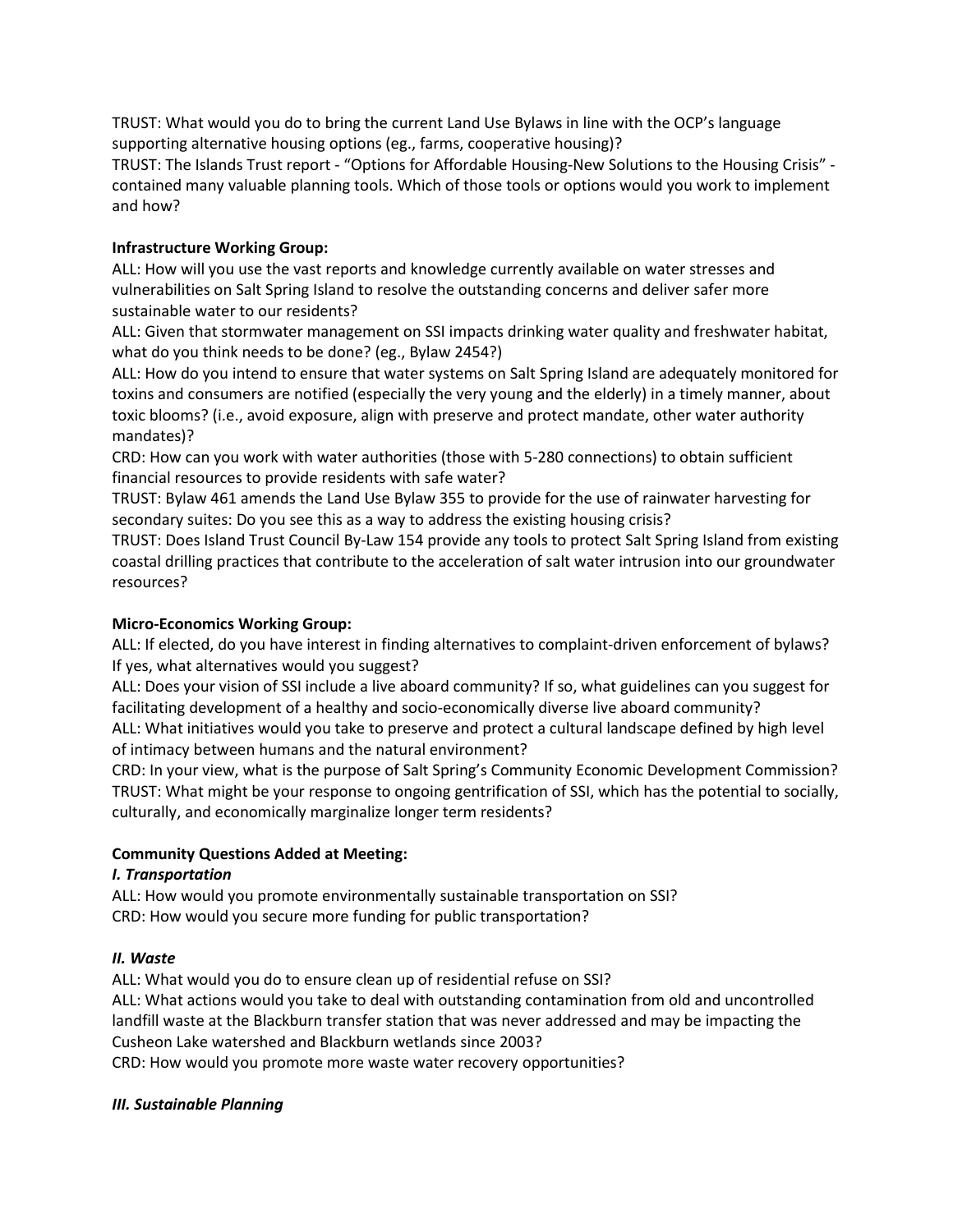TRUST: If elected, what would you do to reinstate the Environmental Planning Commission and Advisory Design Panel?

#### *IV. Mixed Questions*

TRUST: What action would you take to address public correspondences to the Trust to ensure that discussion would occur during the Trust meeting the submission was directed at?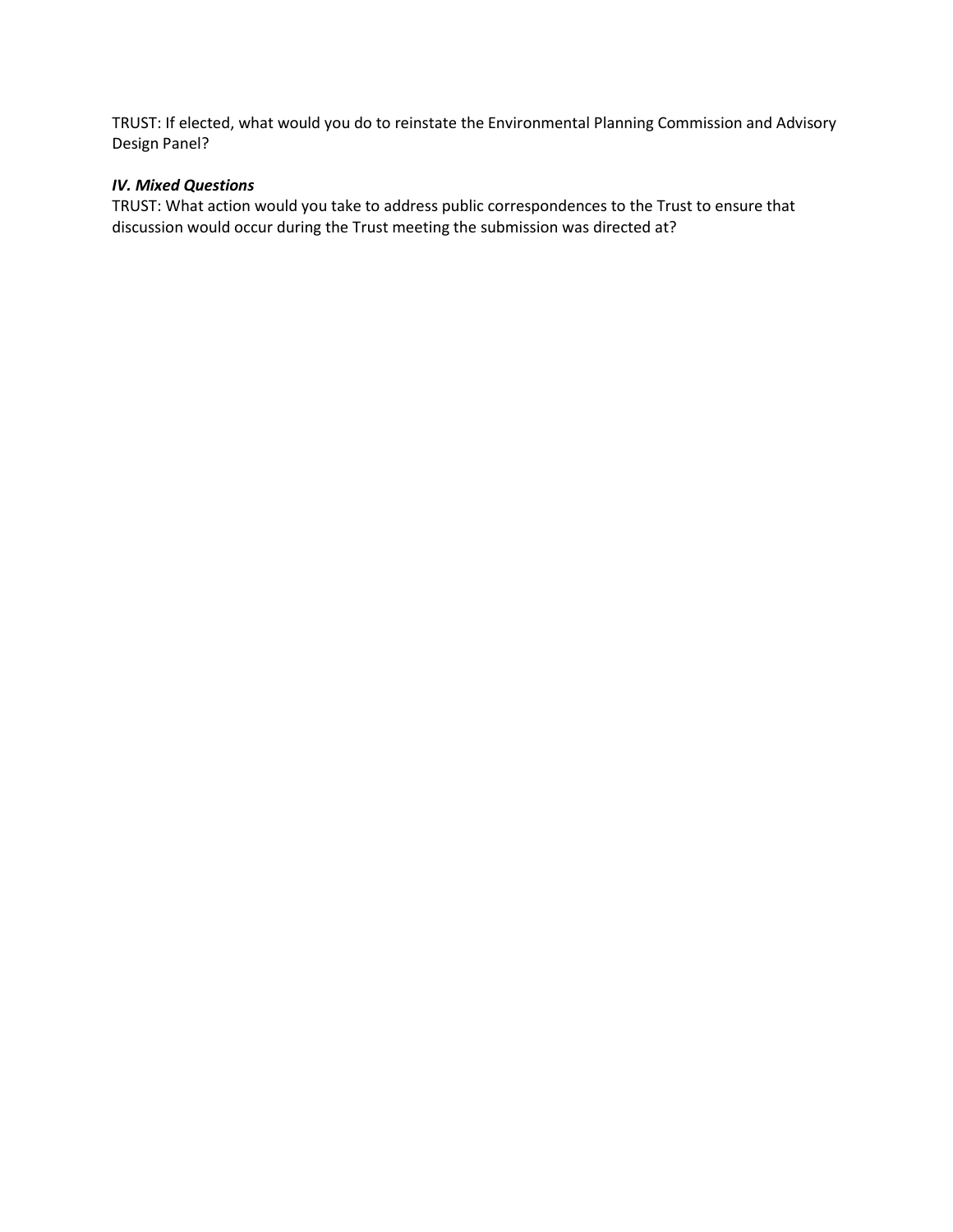# **Appendix II.**

# **All questions submitted by working groups, community members,**

#### **First Nations, and Health.<sup>1</sup>**

Questions are presented by thematic area, to allow you to easily identify questions of most interest to you. Background and contextually relevant information has been provided as footnotes throughout.

Island's Trust - Given that housing in multiple forms is the #1 social determinant to health on Salt Spring *Island...*

•What will you do to ensure the Island Trust is efficiently responsive to zoning and water approval (in coordination with other applicable authorities) to move existing and future projects forward? What is occurring now and what do you see needs to be implemented practically to make Islands Trust responsive?

•What will you do to ensure innovation/innovative projects i.e. tiny homes, mental health housing, affordable housing, will be supported using current and/or tools and mechanisms to meet the needs of our most vulnerable community members? What exists currently? What other practical pieces will you implement?

•If there is a SS Community Health Centre on Island how will you support the appropriate zoning to ensure it is completed in a timely and effective manner? Will you prioritize it because it could benefit the whole community? Are you prioritizing housing and water in a similar vein, that it is greatly needed for the benefit of the larger community?

# *CRD Given that issues of housing, water, and transportation are all key social determinants of health on Salt Spring Island...*

•How will you work to create the means for establishing and allowing potable water rain collection water systems? What currently exists to support this in the CRD and what does the CRD still need to do? •What will you do to encourage responsiveness of people and departments within the CRD to community member needs/advocacy i.e. Bus Shelters, Collaboration with Water District Trustees (who are doing tremendous work), innovation brought into building codes? How will you make the bureaucracy responsive? What do you see as not working and how will you change it? •How will you support innovation in housing? the existing affordable housing initiatives? Building Code? What's currently working, what's not, and what will you do about it? •What will you do to ensure there is safe transportation for people during the day and especially nighttime (when there increased isolation amongst more marginalized communities, as well as, sexual

assaults?

**<sup>1</sup>** from David Norget, from Co-Chair of the SS Health Advancement Network around major issues related to health: Housing, Water, and Isolation; Advocacy for diverse community member needs esp more marginalized (including seniors, those facing mental health or other social challenges); Islands Trust, CRD and School District working effectively with community partners to improve efficiency of services and remove isolation/"siloing" amongst service providers themselves; Community being/feeling informed.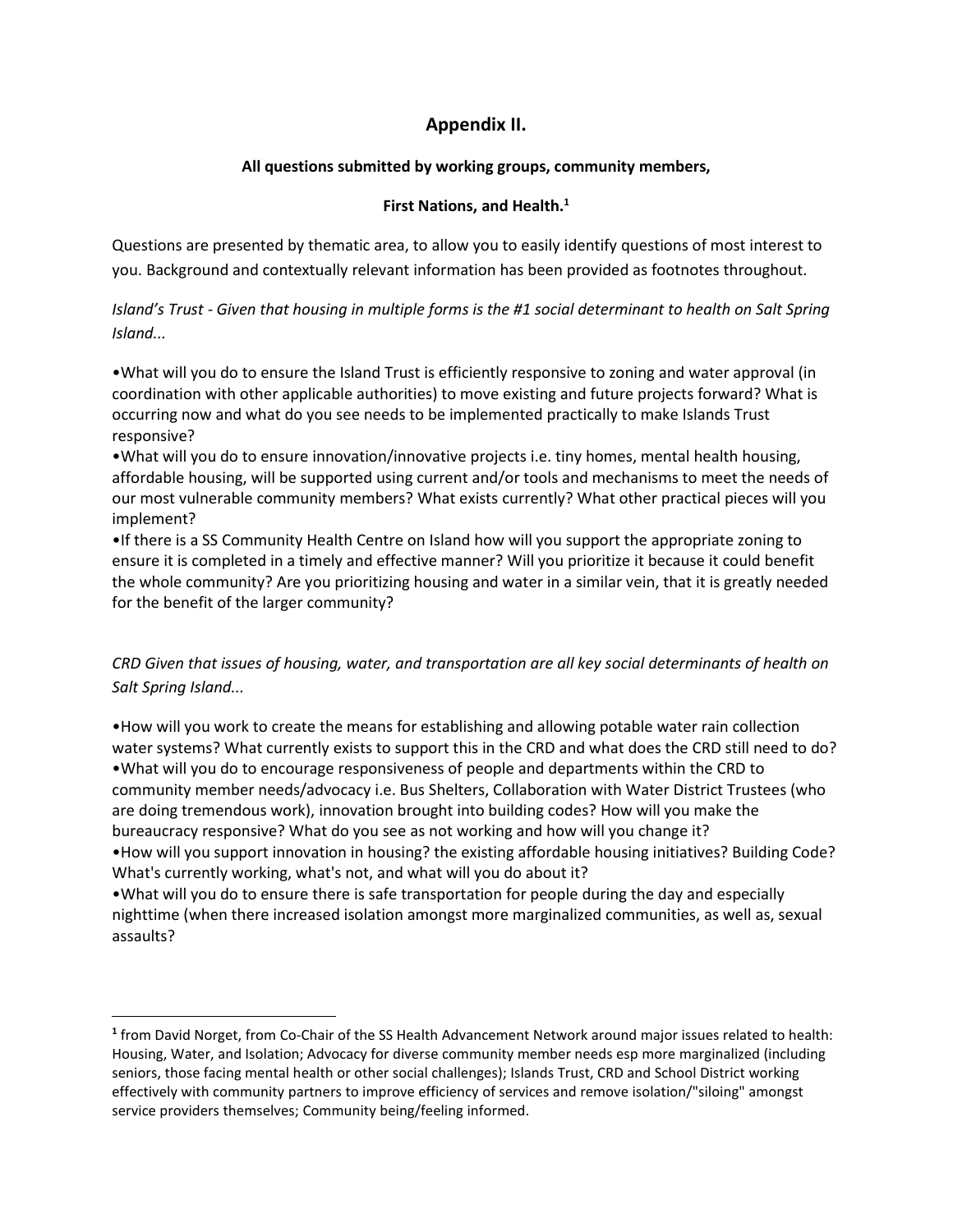•What will you do to ensure the CRD is working effectively with other agencies, authorities and groups? What is occurring now and what do you see needs to be implemented practically to make Islands Trust responsive?

#### **Housing Working Group**

Islands Trust:

•How would you support an eco-village zoning that can be used to provide a legal pathway and guidelines for alternative cooperative housing initiatives?

•What actions would you take to reduce the amount of water required to be proven per unit for indoor use, to allow for rainwater harvesting to be a viable option for subdivisions and multifamily buildings? •How would you support the proposal to bring regulations in the ALR in line with the current ALC regulations esp. concerning housing on farmland and Agri-tourism to better support Salt Spring's small scale and community farms?

•What policies would you consider to allow for long term use of temporary structures and mobile homes and trailers until the Crisis is abated, proven by at least 2% vacancy rate?

•How would you go about reviewing and implementing the planning tools outlined in the Islands Trust 2003 report on solutions for affordable housing? (This includes cottage housing, density transfers, Density equal to average house size composed of multiple units, housing agreements....etc. a stepping stone to the eco-cottage density bonus idea as well...)

•What steps would you take to align the Land Use Bylaw with the vision of the OCP in the many ways it supports affordable and alternative housing for our unique island culture?

•What is your opinion on designating a senior planner dedicated to assisting the processing of affordable housing related applications (including suites and cottages)

•What actions would you take to support funding for the Housing Council? (eg., hire a full time staff person, housing advocacy and problem solving by liaising with various concerned government agencies)?

•What else would you do to help ease the housing crisis in the short (year), medium (3 years) and long term (4 years or longer)? What specific steps would you take?

CRD:

•How would you work to provide funds and assistance to establish emergency shelter for those experiencing homelessness right now?

•How would you work to provide funding for a Landlord Tenant matching Service to help fill the empty suites on SSI by supporting nervous landlords with the option of selecting screened tenants from a registry? (And ensuring the landlords are suitable as well)

•What would you do to encourage The CRD housing Corporation to play a stronger role on SSI? •What actions would you take to ensure the prioritizing of ongoing housing projects like the CRD/SD64 Drake Rd Housing project?

•What are your views on a single Island wide CRD water commission to allow for integrated, local water management to serve the whole community? How would this work with the community?

•What actions would you take to simplify/streamline the CRD requirements for rainwater harvesting for indoor potable use.

•Do you have thoughts on how to simplify building code variance for alternative/ecological buildings in an eco-village zoning?

•What is your opinion of creating a full time staff position to work on housing advocacy and problem solving? How would they liaise with various concerned government agencies and where would funding come from?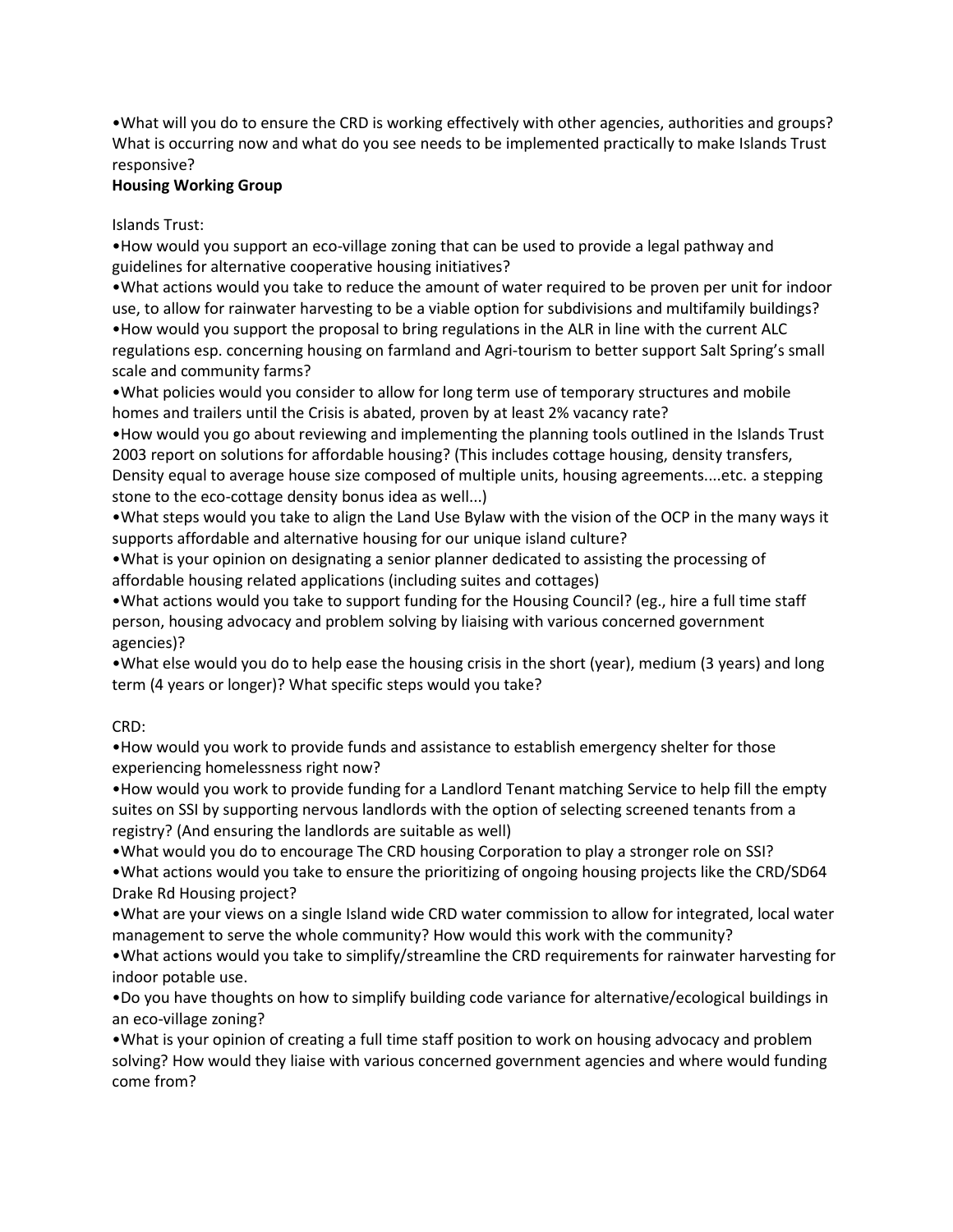•What steps would you take to ensure the CRD parks to act in the best interest of the community when needed to temporarily provide space for emergency shelters and or a laundromat? •What would you do to help ease the housing crisis in the short, medium and long term?

#### **Environment Working Group**

Islands Trust:

- What are your views on managing the natural environment of Salt Spring Island?
- What do you think are the top 3 challenges facing the natural environment of Salt Spring Island?

• Is the OCP appropriately written to guide decisions around the natural environment of Salt Spring Island?

• What percent of Salt Spring should remain 'natural'? What percent should be (and why): i) Agricultural; ii) Residential; iii) Commercial; iv) Industrial.

• One of the greatest threats to biodiversity on SSI is the overpopulation of deer. Because of the lack of natural predators, deer numbers are too high and they are heavily impacting populations of native plants and in turn native understory birds. What steps would you take to reign in the deer population?

• Please describe situations where you have had to make a decision involving management of the natural environment.

• How do you consider the environment in your cost benefit analysis of capital projects?

• Do you consider the contribution to greenhouse gases when considering a capital project? If so, do you consider methods of green-house gas mitigation or minimization when designing the project?

#### **MicroEconomics Working Group Questions:**

Islands Trust candidates<sup>2</sup>

• If elected, what might be your response to ongoing gentrification of SSI?

• If elected, do you have interest in finding alternatives to complaint-driven enforcement of Bylaws? If so, what alternatives would you suggest? $3$ 

CRD candidates

• In your view, what is the purpose of EDCs? And, how might you guide the commissioners on the SSI EDC towards a vision of helping low to middle income folks make a decent living on  $SSI<sup>4</sup>$ 

<sup>&</sup>lt;sup>2</sup> Response to Gentrification – Background. Through effects on physical and economic and landscapes (clearing for roads and homes, for example, and deciding how and where we farm and shop), decisions about land use shape our cultural landscape, or how we relate to each other and the environment. In addition to land use decisions, gentrification (i.e. the arrival of wealthier people that results in the social and economic marginalization of established residents) can impact the physical landscape by accelerating development and shrinking the diversity of economic of cultural landscapes when lower and middle class folk are displaced . Possible responses to gentrification range from 'no' response, to promoting it, to taking pro active steps to retain artisans, farmers, artists, writers, and others who are attracted to Saltspring's physical and cultural landscapes as a place of natural beauty and inspiration first, and a place to make a decent livelihood second.

<sup>&</sup>lt;sup>3</sup> Bylaw Enforcement - Background

Complaint-driven enforcement of Bylaws can have negative consequences. Examples include: 1) negative impact on community spirit; 2) displacement of productive community members; 3) use of homes as AirBNB's and, in turn, a decrease in housing supply for locals and disruption of a sense of community among permanent inhabitants; and, 4) long term misuse and abuse of properties that can become a challenge to reverse.

<sup>&</sup>lt;sup>4</sup> Community Economic Development Commission - Background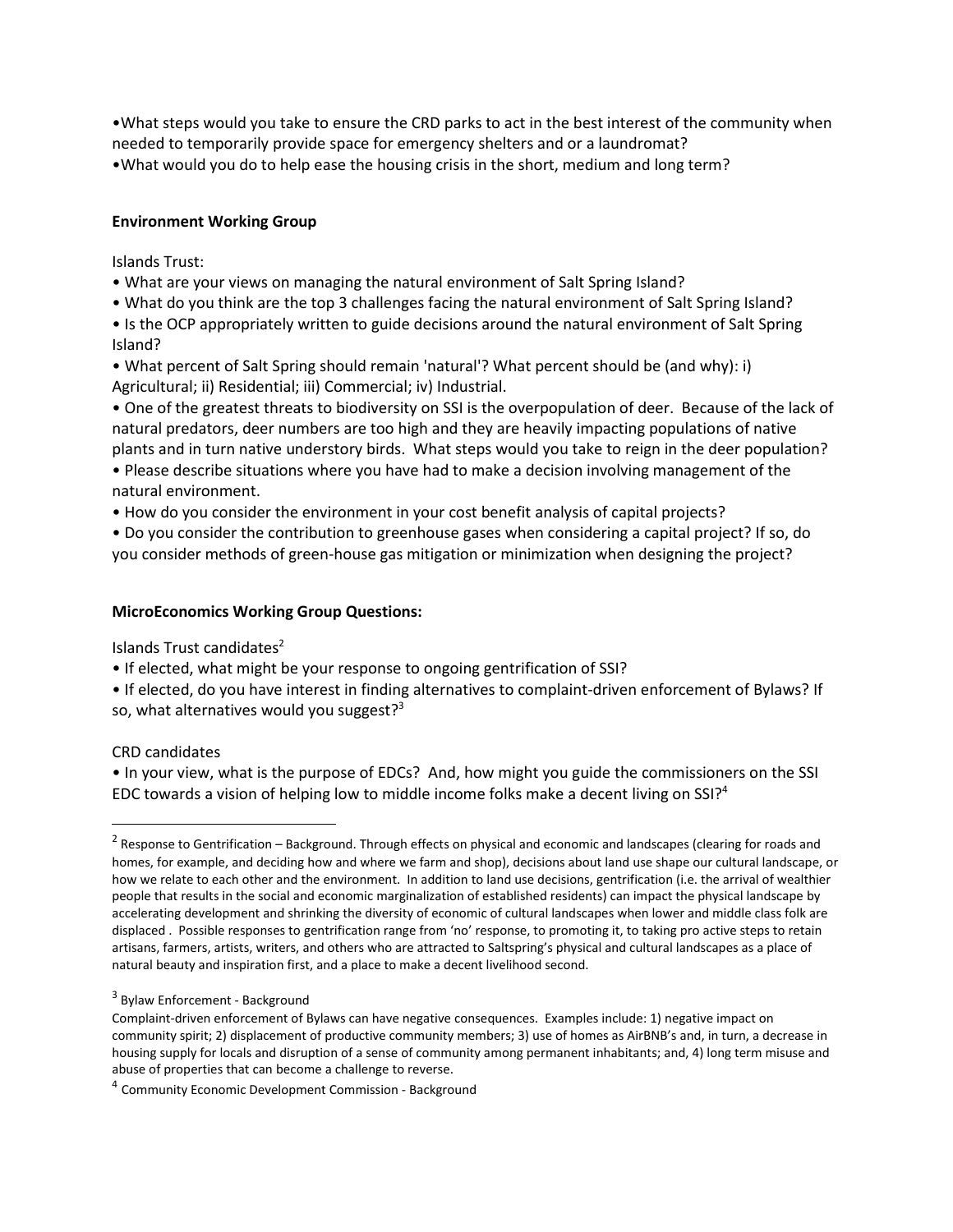#### *Both CRD and Islands Trust candidates*

• Does your vision of SSI include a live aboard community? If so, what guidelines can you suggest for facilitating development of a healthy and socio-economically diverse live aboard community?<sup>5</sup> • Would you take initiatives to halt the practice of grandfathering, increase the number of assessments reviewed by the APC, and undertake cumulative environmental and cultural impact assessments?<sup>6</sup>

#### **Infrastructure Working Group**

• Do you believe that water authorities that have 5-280 connections, can have sufficient financial resources to provide residents with safe water infrastructure?<sup>7</sup>

• What actions will you take to address the complexities of sustainable water management on SSI? Opportunities to share, coordinate and improve water planning and management exist. Potential solutions include<sup>8</sup>:

- creating an Island-wide Water Authority
- making an Island wide improvement district.
- making an Island-wide regional water district or
- join all existing water districts to the CRD

• What would you do to identify the best strategies to solve the water challenges faced on Salt Spring Island?

• Please provide your perspective/opinion on this statement. Do you believe that stormwater management has an impact on drinking water quality and freshwater habitat? Is that important to you? Why and how? Will CRD Bylaw 2454 support this position?<sup>9</sup>

 $^7$  Background: Currently 15 small water systems and a few landowners carry the maintenance and access costs of water delivery for the people they serve on Salt Spring Island. The smallest of these is Swan Point, which has 4 current connections and 1 connection yet to be allocated. Cedar Lane has 44 connections with 2 yet to be allocated. North Salt Spring Water works has 2,515 connections with an additional 1,555 yet to be allocated, based on their existing water licence. The Island currently has 3,429 connections and consumes 80% of the existing water resource. Per capita water consumption in these community water systems is between 117 litres/day to 360 litres/day (depending on the water system). Salt Spring Island community water users feel financially strapped and unable to increase supply or infrastructure since they have no way to finance project as other utilities can, under a different financial structure/model. If all ratepayers are combined there are, as of 2010, 3,429 connections.

 $^8$  A further complicating reality that some of the groundwater resources are struggling, and at times failing to keep up with water connection demand, despite significant conservation measures. This predicament results in poor water quality, salt water intrusion, insufficient treatment at times and aging infrastructure. All these factors place a sever strain on our water systems ability, to provide potable water that meets Health Canada and Vancouver Island Health Drinking Water Quality Guidelines.

<sup>9</sup> Background: By having a more compact form of growth, it is more affordable to provide infrastructure to the community. Sewer and water lines do not have to be extended over long distances, and a population base within in a defined area, large enough to fund infrastructure and services. These include water distribution, liquid waste management, stormwater and solid

In the 1970's, Economic Development Commissions (EDCs) were created to coordinate communication among citizens representing economic organizations (commerce boards, financiers, regulators, transport officials, auditor responsible for citizen surveys) and, in turn, advise local governments on the best way to facilitate economic development. An example of an effective EDC is the one in Revelstoke where the commission facilitated involvement and commitment of townspeople in acquisition of a forest licence that kept the local mills operating and local folks employed.

<sup>&</sup>lt;sup>5</sup> Background – Live aboard community. The SSI live aboard community spans the socio-economic spectrum (affordable to classy housing), spreads across several locations and is interspersed with abandoned and derelict vessels that need to be removed.

<sup>&</sup>lt;sup>6</sup> Cumulative Impacts – Background. Grandfathering despite potential for environmental degradation (1) plus infrequent use of the Advisory Planning Committee (APC) despite capacity to undertake science-based assessments (2), could expose SSI to elevated risk of cumulative impacts that, in turn, could overwhelm efforts to preserve and protect a cultural landscape defined by high level of intimacy between humans and the natural environment.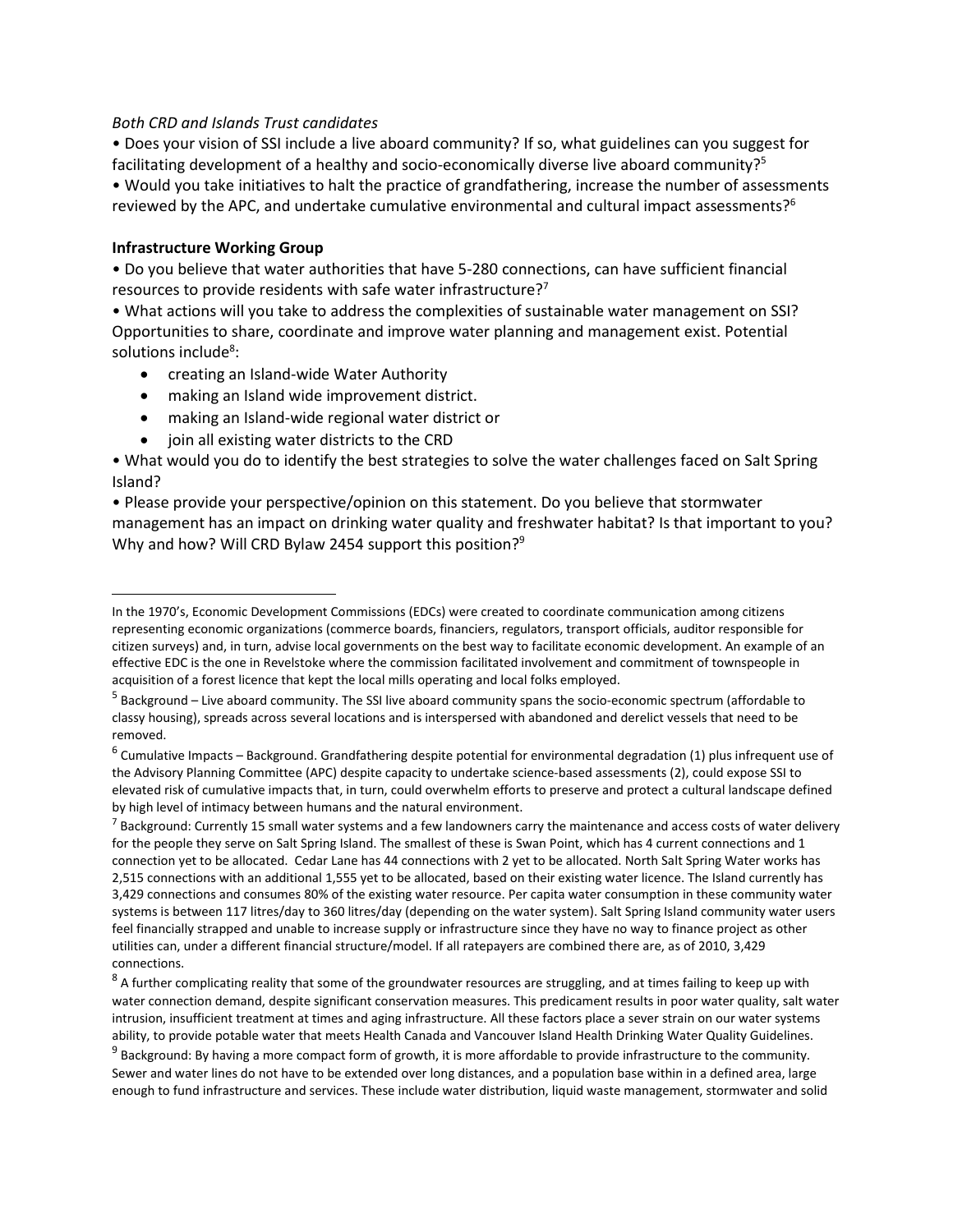• Climate change is leading to new risks, such as toxic algal blooms on our lakes. Do you believe that land use planning, watershed protection and effective communication strategies that reaches people who use and drink from at-risk resources is important? How would you deal with this issue if you were elected?<sup>10</sup>

• How would you find ways to ensure that the provision for rainwater harvesting is better utilized on Salt Spring Island, or do you see this as not being helpful to the existing housing crisis?<sup>11</sup>

• Do you believe the Preserve and Protect power of the Islands Trust is sufficient to protect groundwater resources from further salt water intrusion which occurring when wells are drilled too close and too deep to the coast, permitting sea water to intrude into the freshwater aquifer?<sup>12</sup>

#### **Governance Working Group**

All Candidates:

• What is your opinion of the proposed establishment of an Inter-Agency

Working Group as described in the Community Alliance Governance Working Group Discussion Paper?

• What skills and experience could you contribute to make it effective, and how would you work constructively with the two other people who will be elected?

• How will you work with community groups, such as the Community Alliance and others, to improve governance on Salt Spring?

• What is your opinion of an annual survey of community needs and local government performance on Salt Spring?

• How would you address fragmentation and lack of coordination in planning, prioritizing and delivering local services?

• What are your skills and experience working with elected officials and staff at the federal and provincial level to address local needs?

# CRD Candidates:

• What is your view of a Local Community Commission for Salt Spring? For Trust Candidates: What is your view of Salt Spring's subsidization of local planning on the

References https://www.cdc.gov/habs/illness-symptoms-freshwater.html , http://pubs.ciphi.ca/doi/pdf/10.5864/d2017-021 https://www2.gov.bc.ca/assets/gov/health/keeping-bc-healthy-safe/healthy-

communities/decision\_protocol\_for\_cyanobacteria.pdf

References: https://www.sfu.ca/personal/dallen/SFU%20Final%20Report%20Risk%20of%20SWI%20Framework\_2016.pdf

waste management. As electrical, gas and communication utilities are also important to the community, there is an interest in helping guide the provision of these services.

Reference: https://www2.gov.bc.ca/gov/content/governments/local-governments/planning-land-use/land-useregulation/bylaws

<sup>&</sup>lt;sup>10</sup> Background: The Centre for Disease Control (CDC) recommended that "producers should be encouraged to ensure their crops will not become contaminated" by cyanotoxins. Temperature, light, nitrogen, total phosphate, pH and carbon all have a significant impact on the production of the secondary metabolites. All of these factors are expected in intensify with climate change creating an ever-increasing number of toxic blooms.

https://obamawhitehouse.archives.gov/sites/default/files/microsites/ostp/frshh2o0708.pdf

 $11$  Background: Housing shortages and affordability are major issues on SSI. Bylaw 461 amends the Land Use Bylaw 355 to provide for the use of rainwater harvesting to supply secondary suites with water. The 2012 BC Plumbing Code permits harvested or recovered rainwater commonly collected from external surfaces. not exposed to vehicular or pedestrian traffic can be used for potable and non-potable purposes.

<sup>&</sup>lt;sup>12</sup> Island Trust Council Bylaw No 154 delegates certain powers to the Salt Spring Island Local Trust Committee relating to the preservation and protection of water resources in the Salt Spring Island Local Trust Area. It delegates the power to preserve and protect the quality and quantity of water resources within the Local Trust Area and make recommendations to the Lieutenant Governor in Council and develop multi-level coordination agreements.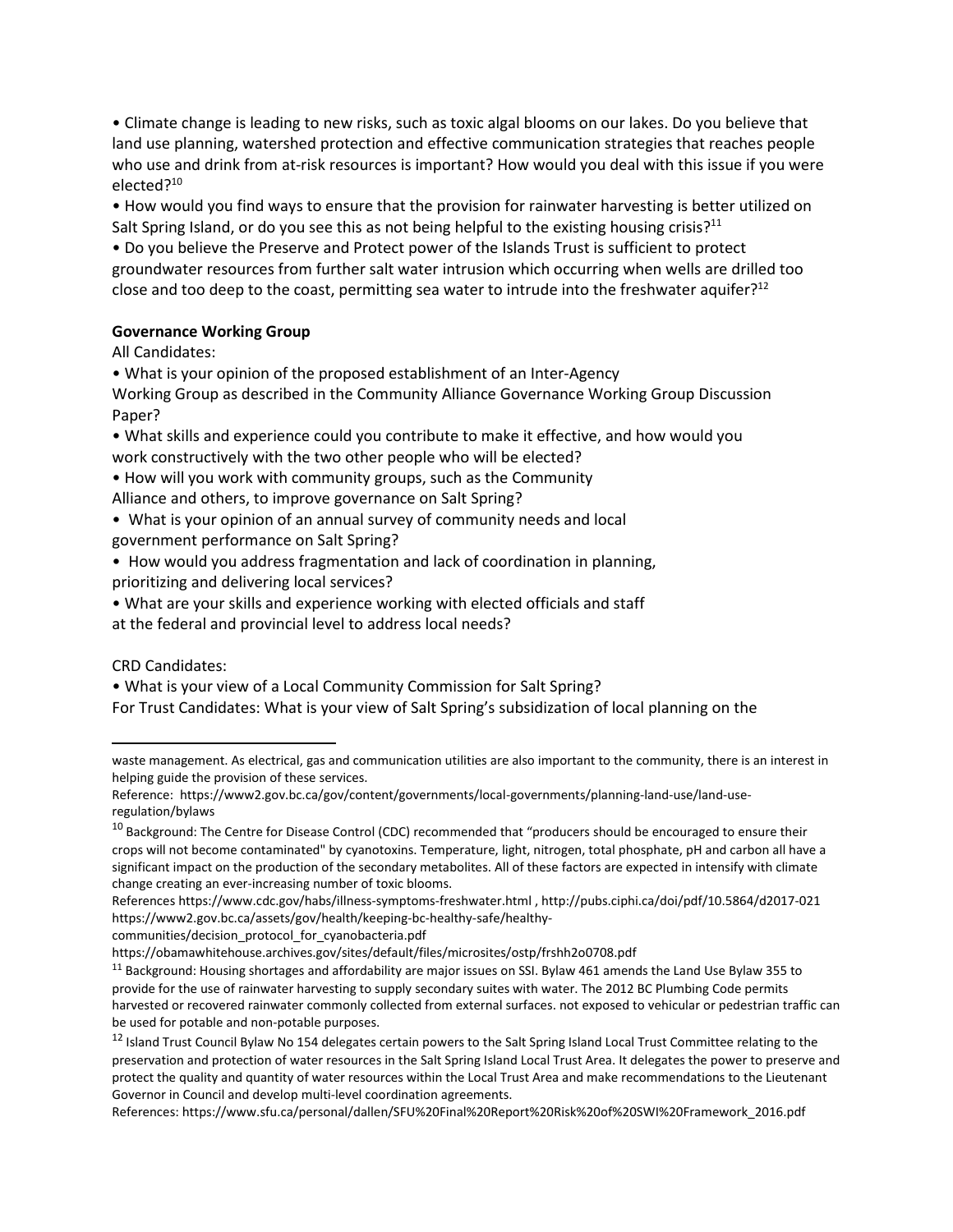other islands?

- What do you see as the future of Salt Spring's improvement districts?
- How do you see CRD working with these improvement districts?

#### **Questions Presented by Members of the Community:**

#### *Transportation & Housing*

- ALL: How would you promote environmentally sustainable transportation on SSI?
- ALL: What number of houses for working people should be provided for a community of 10,000? What number for seniors and people with disabilities?
- ALL: Assuming that 24-30 units of publically subsidized low cost housing were to become available and you were able to define selection criteria, list the criteria you would use to identify the top placements (in order of importance)?

• CRD: How would you secure more funding for public transportation?

#### *Waste*

• ALL: What would you do to ensure clean up of residential refuse on SSI?

- ALL: What actions would you take to deal with outstanding contamination from old and uncontrolled landfill waste at the Blackburn transfer station that was never addressed and may be impacting the Cusheon Lake watershed and Blackburn wetlands since 2003?
- CRD: How would you promote more waste water recovery opportunities?

#### *Sustainable Planning*

Islands Trust:

- Have you read the Official Community Plan?
- Do you plan to use Natural Asset Planning to promote and ensure water sustainability on SSI? 13
- •In this time of climate change and all the questions about water supplies, do you plan to reinstate the Environment Committee for consultation purposes that was lost when it was eliminated by the current trustees?

• If elected, what would you do to reinstate the Environmental Planning Commission and Advisory Design Panel?

• Which is going to be your top priority housing or protecting drinking water and the drinking water sources?<sup>14</sup>

• How will you manage the two priorities of protecting drinking water and drinking water sources for our residents in private homes and care facilities with the competing requirement to address housing shortages (which will increase the population)?

# *Governance*

 $13$  A natural assets management approach has the advantage of addressing both mitigation and adaptation. Natural assets tend to be more flexible, cost-effective and easier to adaptively manage than built infrastructure under intensifying climate conditions. They offer a wide variety of benefits, including health benefits to society and ecosystems.

<sup>&</sup>lt;sup>14</sup> The Census for Canada done in 2016 states that the population of SSI is 10557 and of these 10301 live in private households. There are 5871 dwellings and 4842 of the dwellings, are occupied by usual residents. That is 82% by usual residents. Other people may live in nursing homes or in extended care. Given that most islanders have homes, there needs to be a balance between addressing the housing crisis with the serious issue of the water crisis on SSI. How are you as an elected trustee going to ensure that the issue of managing our water supplies for all residents of SSI is a top priority?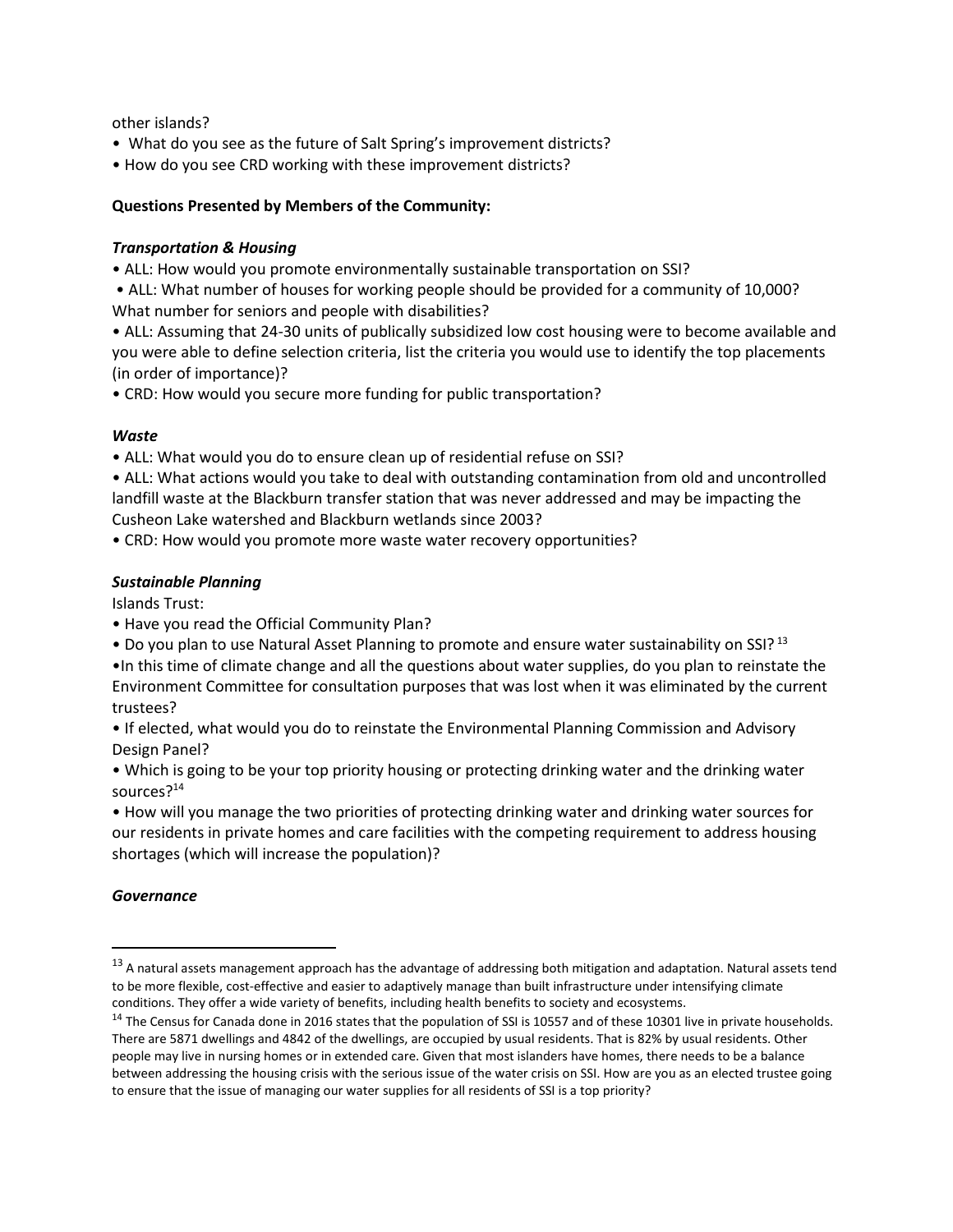• How will you manage a review or updating of the Official Community Plan to make sure it is done in a timely manner?<sup>15</sup>

• As a newly elected Island's Trustee will you correct the zoning of properties that should be zoned RW1 Rural Watershed as they do lie with the drinking watershed but are not zoned RW1.

• Is the amount of land in Ganges that is zoned Residential 1(R1) adequate or do you feel that more densification should occur along Rainbow Road where some parts are currently in the ALR? Many of the lots along Rainbow Road are located the in Agricultural Land Reserve (ALR) and parts are zoned CF and In. Should these lots be changed to R1 so that multifamily dwellings can be built near the Ganges core? Permission would need to be sought from the Agricultural Land Commission.

• Where should the Industrial Land be located on SSI?

• Will you investigate this situation and correct CRD permits that have been issued but are not allowed under the zoning such as the old uncontrolled Blackburn Landfill site with a potential legacy of leaching contaminates into a local drinking water supply? $16$ 

• Do you believe that livestock should be allowed on small lots zoned RW1? What do you plan to do to correct errors made by former trustees in this regard?

• Do you think that RW1 zoned agricultural lands allowing 4550 kg of livestock irrespective of lot size should be allowed adjacent to lakes that supply drinking water? Would you be willing to increase the setbacks for livestock?<sup>17</sup>

• Do you feel that it is environmentally appropriate to locate businesses that produce or handle industrial waste in a drinking watershed? What do you plan to do about land that is already contaminated and zoned RW1?

•There is an initiative called Swim Safe 2019 concerning the condition of the unsafe dock on Cusheon Lake. How are you going to prevent mid night run installation of a new dock that does not meet the CRD requirements? This is what happened in 1992 when the present dock was put in place and the riparian area decimated. As the new CRD director will you finance, construct, maintain and take on liability for this? The CRD already has right of occupation for the land adjacent to the lake.

• What is your view on changing current intersections on SSI? As a new CRD director what is your opinion on using limited financial resources on traffic circles to replace intersections versus adding new stop signs?

• Will you delay making zoning changes that involve water issues until the final report of the SSI Aquifer Mapping and Groundwater Budget Analysis by Golder Assoc. is completed?

• How will you use the Groundwater Report (requested by the Ministries of Forests, Lands, Natural Resource Operations and Rural Development, and Environment when considering making changes to existing zoning?

#### *Mixed Questions*

Islands Trust:

<sup>&</sup>lt;sup>15</sup> The last Official Community Plan (OCP) was last reviewed and updated in 2008. However all of the elected Islands Trustee's since then have failed to make it a priority to make sure Land use Bylaw 355 does not conflict with the OCP.

<sup>&</sup>lt;sup>16</sup> The old uncontrolled Blackburn Landfill site that was closed by the Ministry of Environment in 1991 does not have a solid waste management plan, nor has any testing of contaminates leaching from the site been done in the last 18 years. This is zoned RW1.

 $17$  The land around the lakes and streams is zoned Rural Watershed 1 (RW1) for watershed protection. In fact before Bylaw 355 it was call Watershed protection (W1). One of the principal uses of land zoned RW1 is agriculture and the amount of livestock allowed on these lots in the zone regardless of size of lot is 4550 kg of livestock. This is even allowed on lots that are adjacent to lakes that supply drinking water.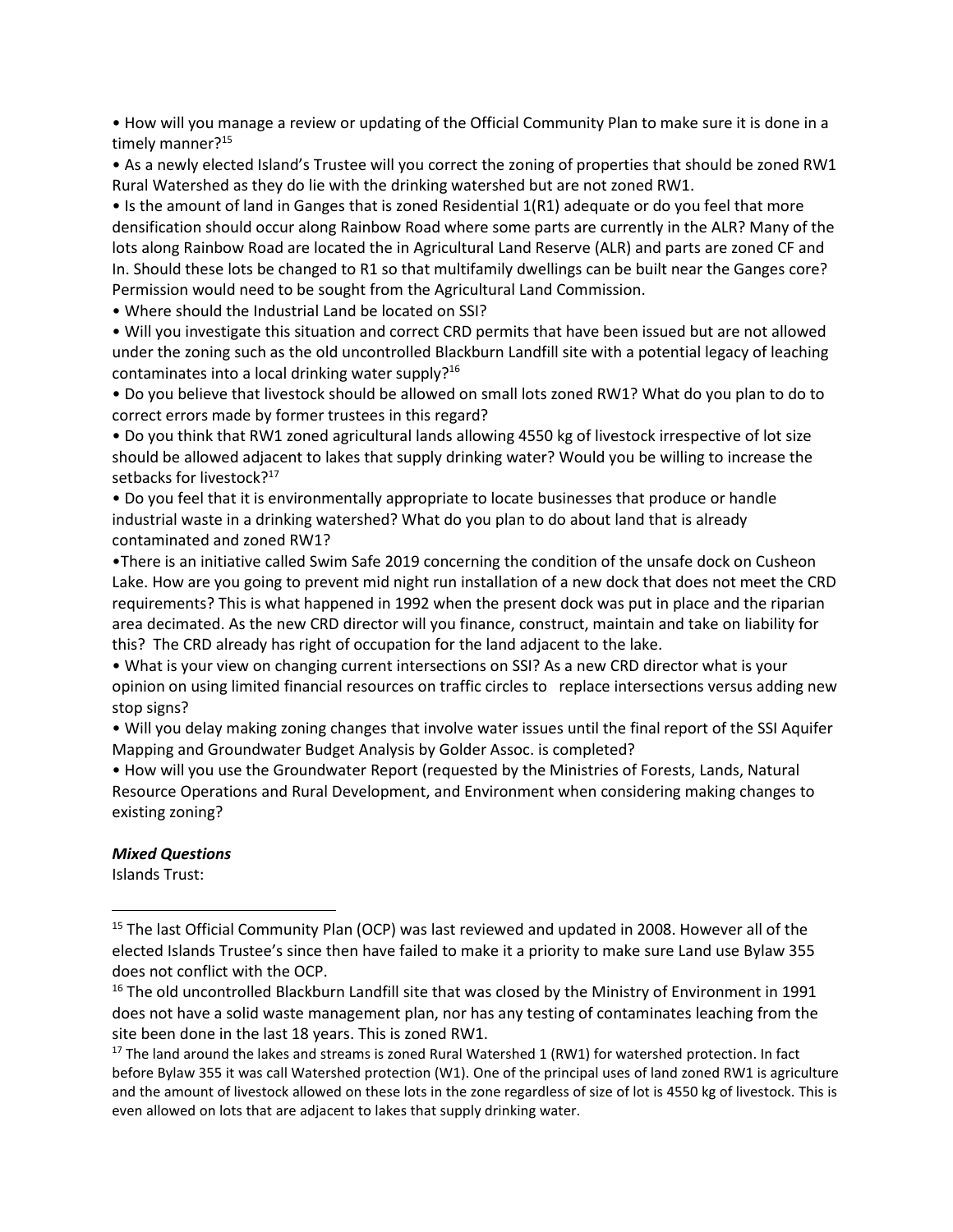• What action would you take to address public correspondences to the Trust to ensure that discussion would occur during the Trust meeting the submission was directed at? General:

- How many Local Trust committee meetings have you attended in the past year?
- Have you ever been convicted of a crime?
- What is your interpretation of Bylaw 355?
- How do you plan to engage the public to learn the major concerns of the majority of people?

• When the public submits documents and concern regarding an application or agenda item, are you going to act like the former trustees and ignore public input and state correspondence received? Or

• How will you respond to concerns raise by members of the public regarding applications during the business meeting of the LTC to fully address public concerns?